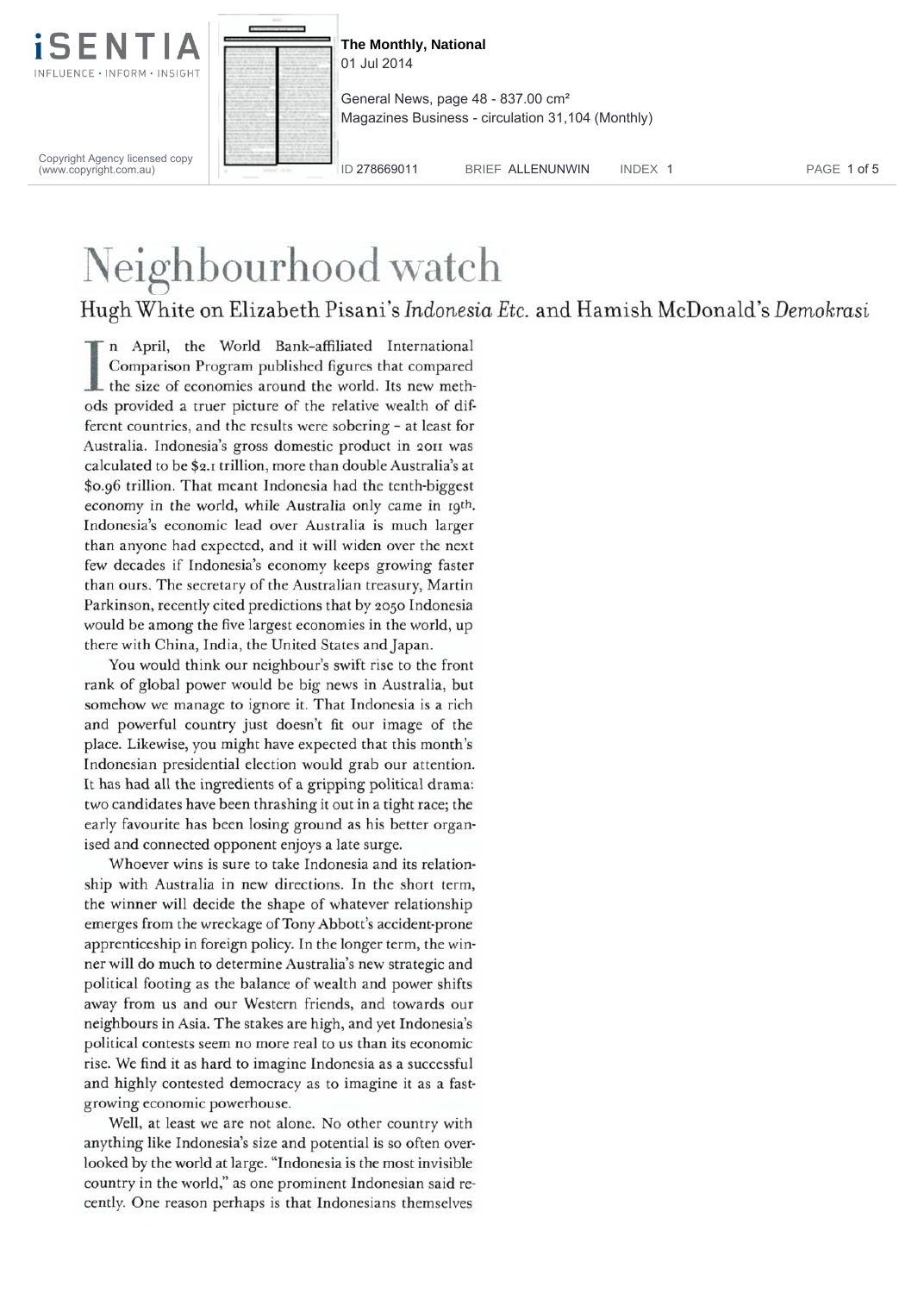

**The Monthly, National** 01 Jul 2014 General News, page 48 - 837.00 cm² Magazines Business - circulation 31,104 (Monthly)

Copyright Agency licensed copy (www.copyright.com.au)

ID 278669011 BRIEF ALLENUNWIN INDEX 1 PAGE 2 of 5

seem to have such a fuzzy, uncertain sense of their own country. That is the point of the title of Elizabeth Pisani's new book: *Indonesia Etc.: Exploring the improbable nation* (Granta Books; \$29.99). As she explains, the "Etc." in her title alludes to the wording of Indonesia's laconic two-sentence declaration of independence from the Dutch. The second sentence translates as "Matters related to transfer of power etc. will be executed carefully and as soon as possible."

"Indonesia has been working on that 'etc.' ever since," Pisani writes. Her book is a survey of that work in progress.

So is Hamish McDonald's new book. He is well known to Australians as a distinguished foreign correspondent and foreign editor, and he has done a lot to shape Australia's understanding of the Asia-Pacific, and especially Indonesia, for many years. *Demokrasi: Indonesia in the 2pt century* (Black Inc.; \$29.99) is a kind of sequel to his Suharto's Indonesia, published 34 years ago. The latter has endured as one of the best guides to the origins and workings of the "New Order" that Suharto established, which brought Indonesia 25 years of stability and growth at the cost of a good deal of repression and cronyism. *Demokrasi* brings the story up to date by exploring the new Indonesia that has emerged since Suharto fell in 1998. Like the earlier book, *Demokrasi* is straightforward higher journalism in the best sense, with serious and generally well judged descriptions and analysis of the big issues, enlivened by occasional vivid vignettes.

Pisani's book is, on the surface, very different. Like McDonald, she worked as a Western journalist in Indonesia, but she later returned to spend years as an epidemiologist researching the spread of AIDS. She went back yet again in 2011 to travel, mostly through Indonesia's outer islands. She stayed in remote corners of the archipelago for weeks at a time, getting to know something of life for Indonesians in places far from Jakarta. Much of her book describes her encounters with these people; there are some great stories and she tells them well. She attends a funeral celebrated with a massive sacrifice of horses and cattle among the megalithic tombs on Sumba. She hunts whales from an open boat off the island of Lembata. She roams with jungle-dwelling nomads in central Sumatra. And she goes electioneering with a local politician in Aceh. With both a talent for engaging with strangers and a skin thick enough that she can impose on them rather ruthlessly, Pisani illustrates Indonesia's astonishing diversity.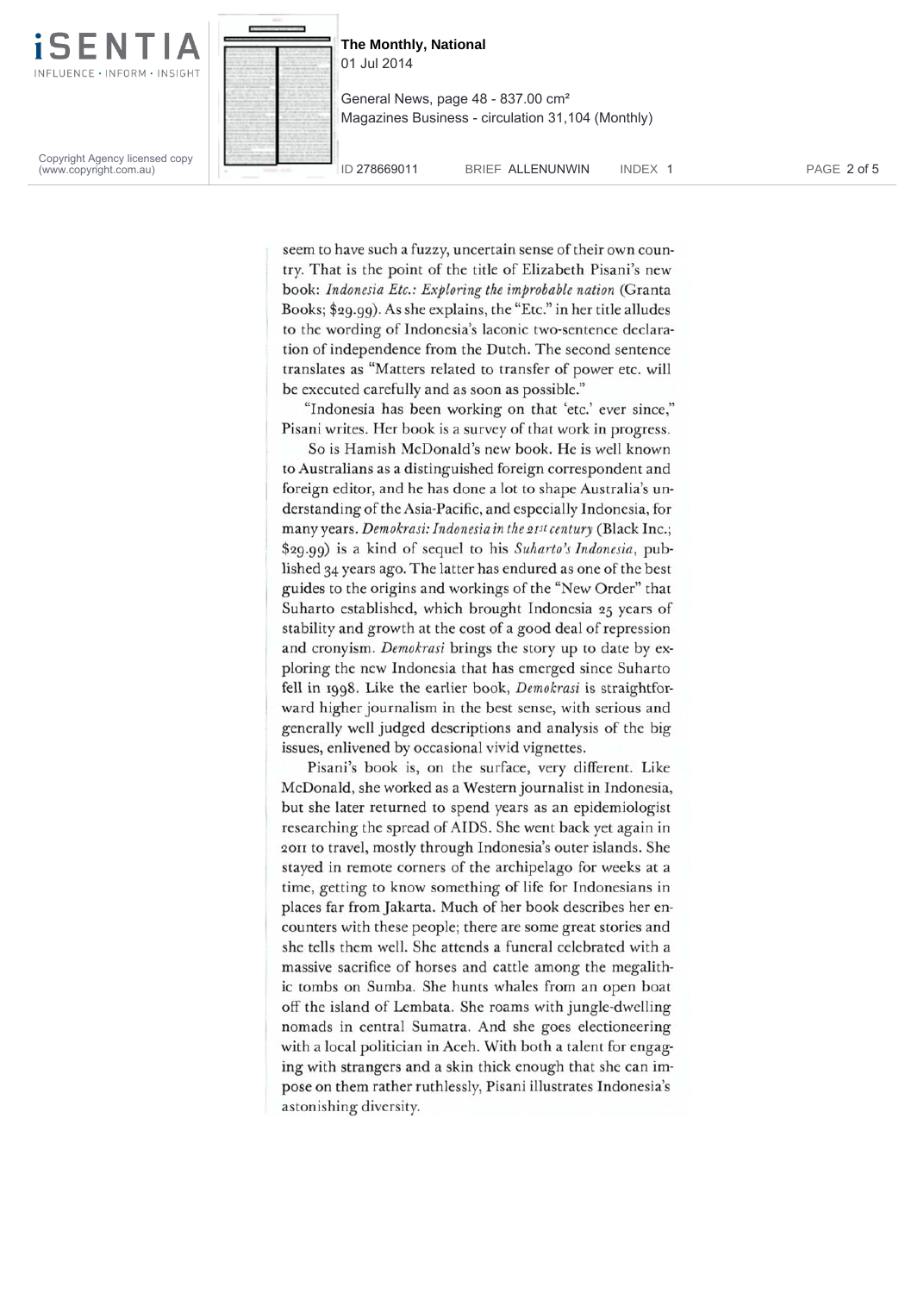

Copyright Agency licensed copy (www.copyright.com.au)



**The Monthly, National** 01 Jul 2014

General News, page 48 - 837.00 cm² Magazines Business - circulation 31,104 (Monthly)

ID 278669011 BRIEF ALLENUNWIN INDEX 1 PAGE 3 of 5

The author herself looms large in all this, because like any traveller's tale it necessarily centres on the traveller. Pisani is happy to frame her engagement with Indonesia in very personal terms: she describes the country as her "bad boyfriend", irresistible but infuriating. This approach carries risks. At times her account feels a little self-absorbed and slightly Orientalist, but overall it works surprisingly well. From the threads of her adventures she weaves a picture of Indonesia that is unexpectedly full and rich, and she has something insightful and valuable to say about many of the big issues. In fact, in their very different ways, Pisani and McDonald touch on many of the same issues and offer similar or complementary insights.

One common theme is Indonesia's puzzling and seemingly contradictory sense of its own identity. On the one hand, it has always been, and remains, a remarkably open place, accepting and absorbing foreign ideas and influences throughout its history. At the same time, Indonesia is remarkably self-contained. Its 240 million citizens conduct their own debates about their society, their country and their future without much reference to what people elsewhere are thinking or saying. They go their own way.

This philosophy is reflected perhaps most strongly in the changing place of Islam in Indonesia. Indonesia is open to the trends common throughout the Islamic world. Commentators have noted a rise in piety and observance, which is partly a result of much greater exposure to ideas from elsewhere through social and mass media. At the same time, a clear majority of Indonesian Muslims remain stubbornly resistant to the idea of an Islamic state, or indeed to any wholesale intrusion of Islam into politics. In none of the elections since Suharto fell have Islamic parties done as well as they did at the height of their appeal in 1956, and though Islamic organisations continue to influence politics in significant ways, the studiously secular national ideology of Pancasila remains a touchstone of political legitimacy.

Another theme in both books is the importance of Indonesia's unique experiment with decentralisation since Suharto fell. In the 1950s, President Sukarno tried to centralise rule from Jakarta. The bureaucratised New Order imposed by his successor Suharto in the late 1960s went a long way to making that a reality. For the past 15 years, however, Indonesia has expanded the scale and reach of a hierarchy of elected governments all the way down to local councils. Indonesians have a lot of opportunities to vote, and their politicians have a lot of opportunities for corruption. Politics and campaigning are a big part of life throughout Indonesia much bigger than in Australia, it seems - and they provide Pisani with some of her best stories. But most importantly, against the odds, it seems to work. Among other things, it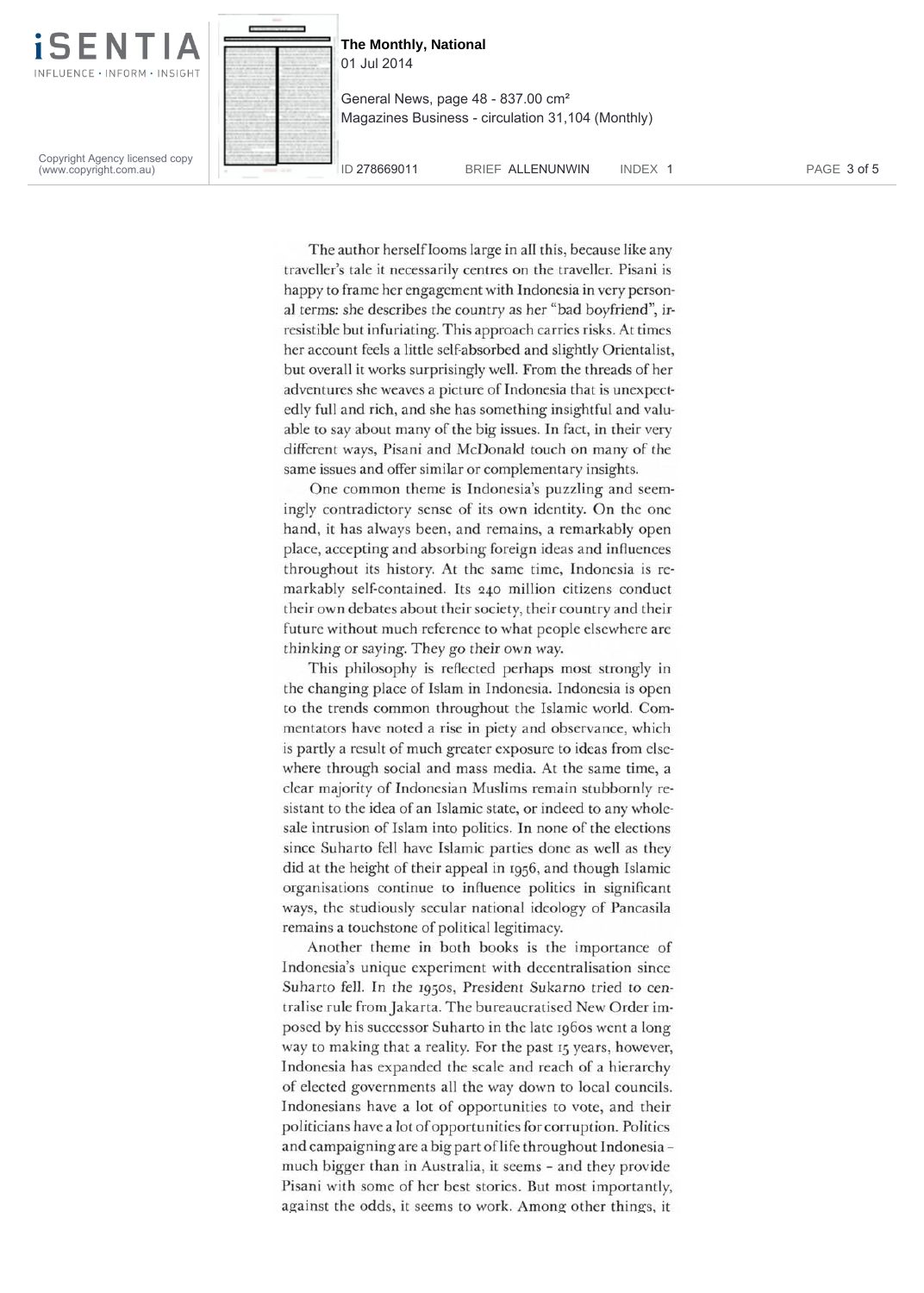

**The Monthly, National** 01 Jul 2014

General News, page 48 - 837.00 cm² Magazines Business - circulation 31,104 (Monthly)

Copyright Agency licensed copy (www.copyright.com.au)

ID 278669011 BRIEF ALLENUNWIN INDEX 1 PAGE 4 of 5

means an awful lot of people have a stake in the continued functioning of the new decentralised democratic system.

Tellingly, neither of these books has much to say about Indonesia's economy, and what they do say focuses mostly on the bad-news stories of cronyism and corruption. These are, of course, major problems, but they are hardly new and they are not unique to Indonesia. What is interesting is how Indonesia has managed to keep growing strongly and steadily despite these problems and others, such as seriously poor infrastructure and a dysfunctional legal system. Some things must be going right to keep the economy growing: it would be interesting to hear what they are.

As both books were written before the precise shape of the contest was known, neither has much to say directly about Indonesia's presidential election. However, McDonald especially provides some fascinating insights into the two contenders. Both Joko "Jokowi" Widodo and Prabowo Subianto have promised Indonesians a new and stronger kind of presidential leadership. Both identify with Sukarno and offer something of the sense of excitement and lofty aspiration that surrounded Indonesia's first president post-independence. Both sharply depart from the tentative, passive style of Indonesia's recent leaders. Yet they differ markedly from one another.

Jokowi has a relatively modest background. He was a businessman before he became mayor of his home city of Solo in central Java, and he graduated to the national stage as governor of Jakarta less than two years ago.

Prabowo is the son of one of Indonesia's founding figures. His family is very wealthy, he was married to one of Suharto's daughters, and he has been at the centre of national affairs all his life. He has been accused of grave human rights abuses that date back to his time as a military officer, and his attitude to democratic and constitutional processes is also worrying. McDonald gives a chilling account of how Prabowo challenged new president Habibie's authority immediately after Suharto fell, deploying troops under his command in the centre of Jakarta to pressure Habibie over senior military appointments. Incidents like this cast a disquieting light on Prabowo's calls for stronger presidential leadership. His campaigning has also played on some distinctly nationalistic and xenophobic themes. It is not hard to imagine which of the candidates Canberra would prefer to deal with as president of Indonesia, but even Jokowi could prove a less amenable leader than we have been used to.

Both *Demokrasi* and *Indonesia Etc.* help explain why